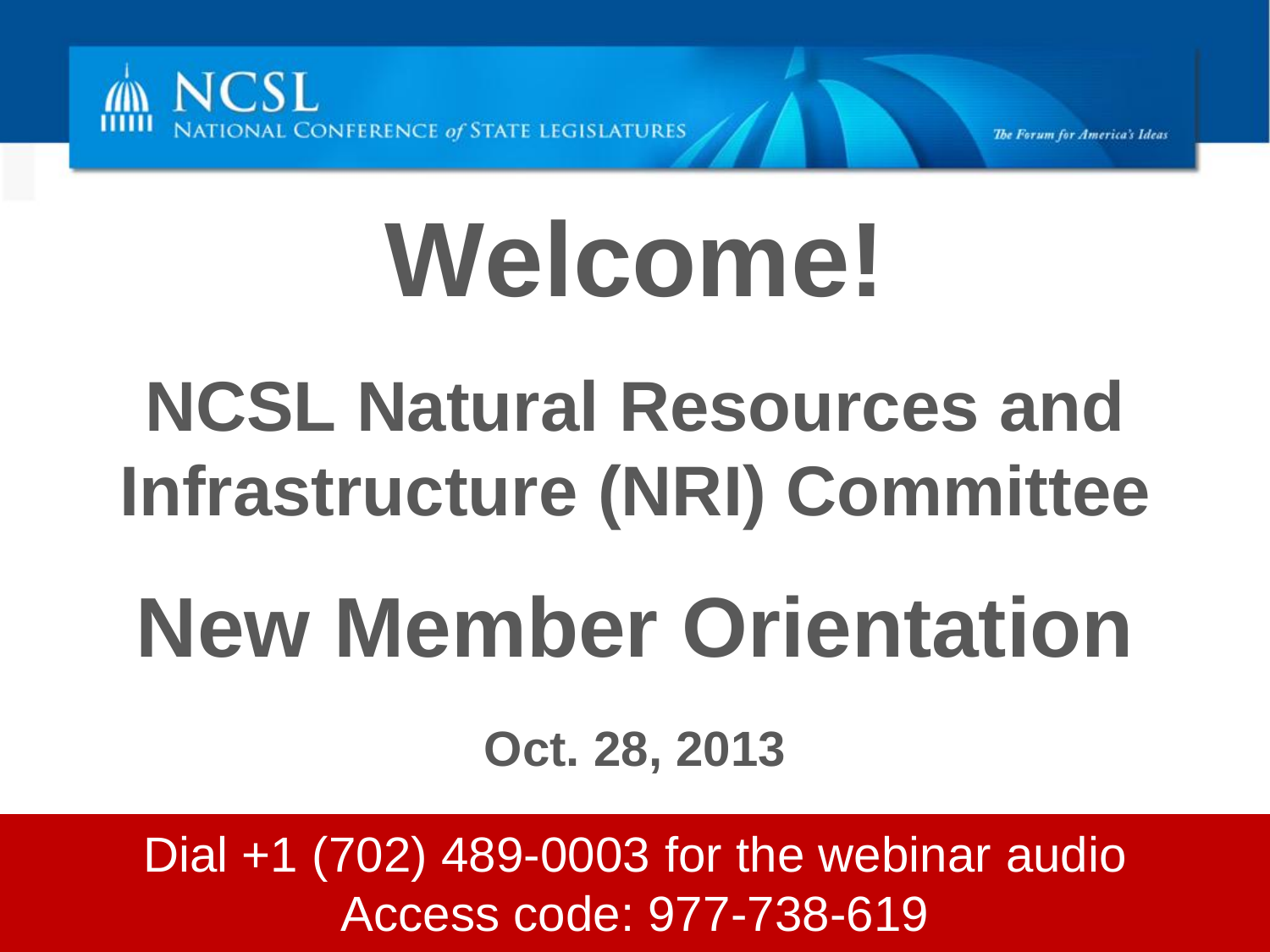

## **Who's Here Today?**

- **Please introduce yourself by name and state**
- **You can ask questions at any time on the phone or in the Q&A chat box**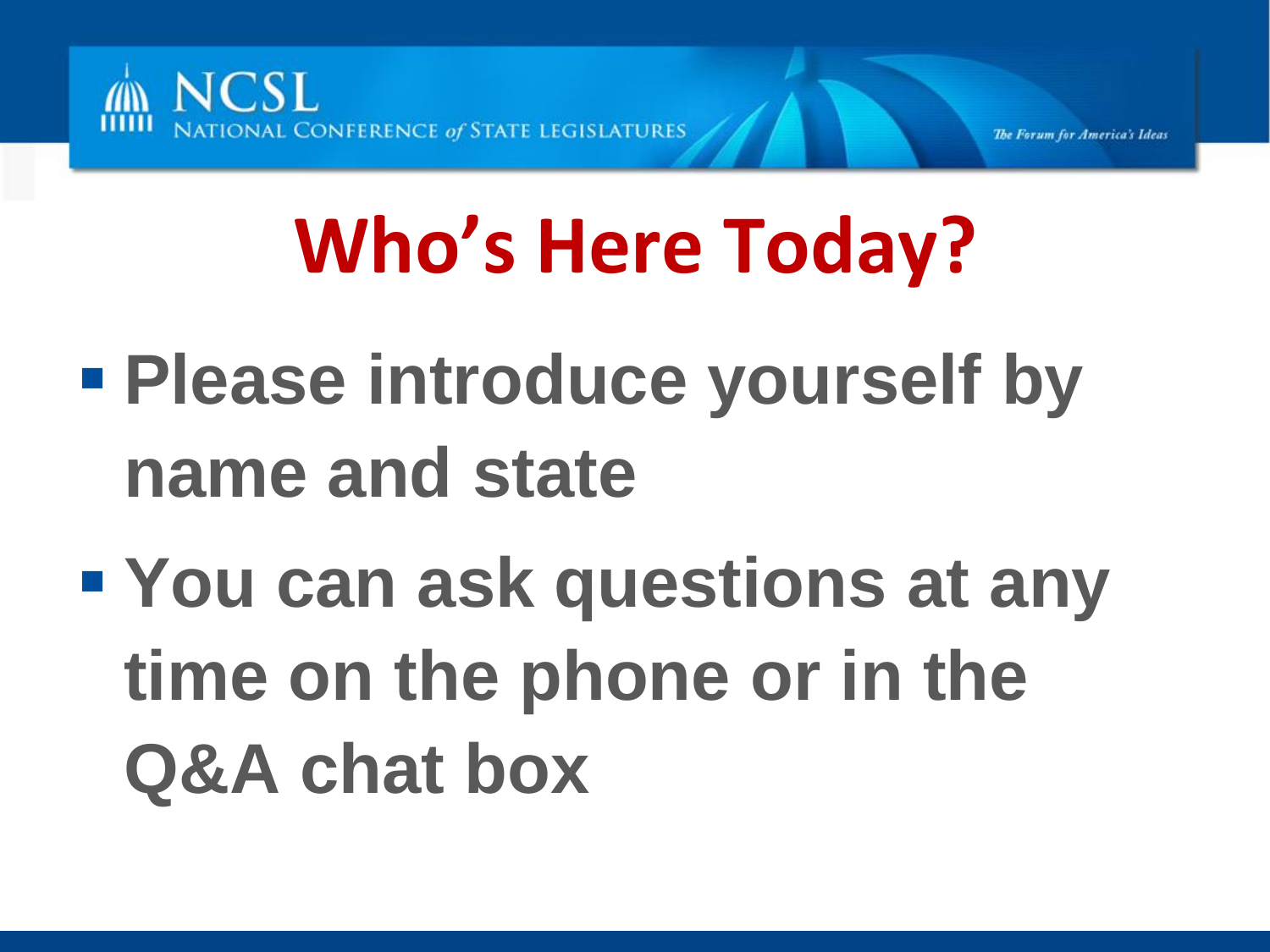

### **Welcome from the NRI Co-Chairs**

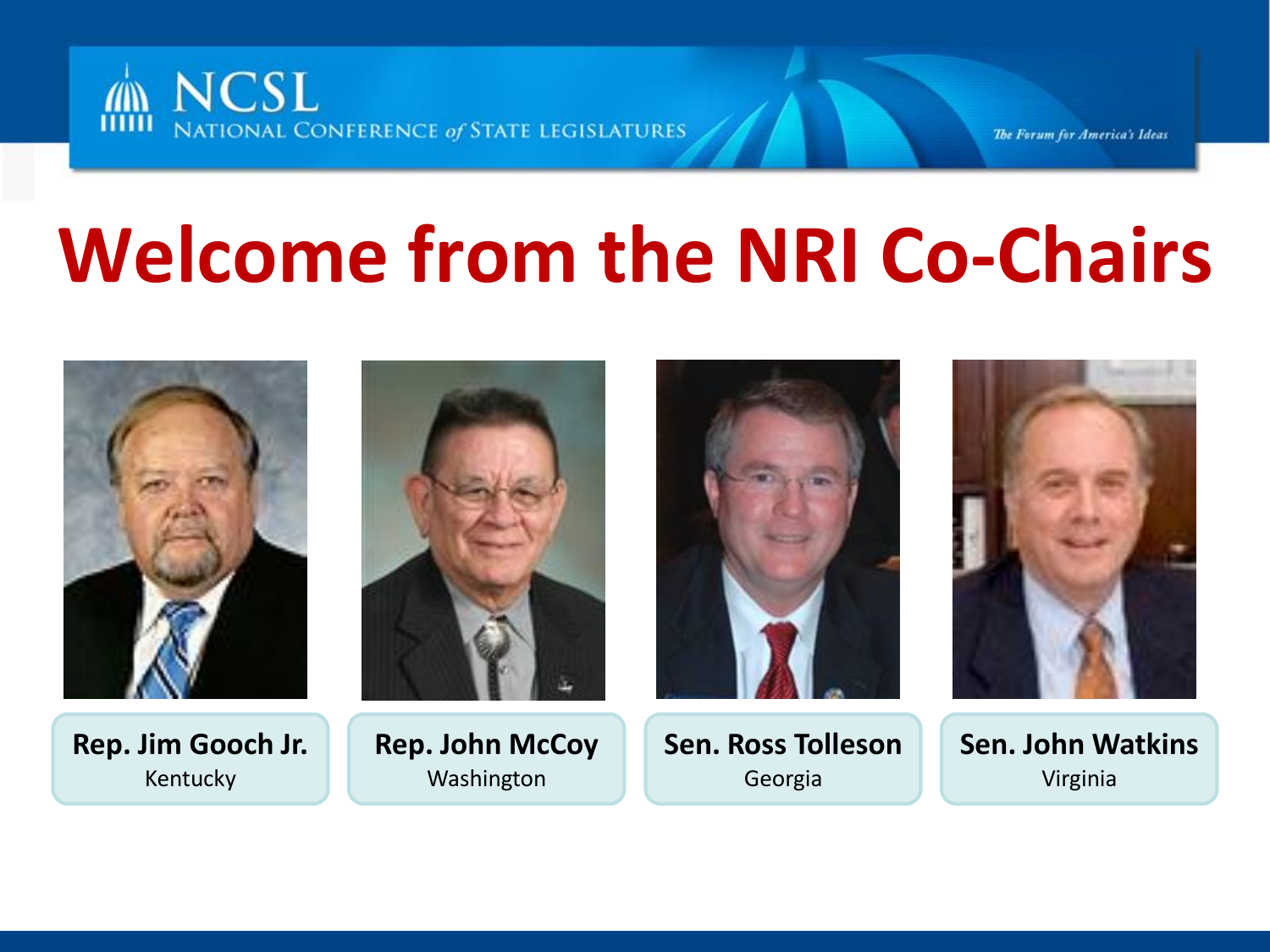

### **Welcome from NCSL Staff**



**Ben Husch** NRI Committee Director NCSL-D.C. [ben.husch@ncsl.org](mailto:ben.husch@ncsl.org) 202-624-7779



**Melanie Condon** Committee Policy Associate NCSL-D.C. [melanie.condon@ncsl.org](mailto:melanie.condon@ncsl.org) 202-624-3597



**Jaime Rall** Senior Policy Specialist NCSL-Denver [jaime.rall@ncsl.org](mailto:jaime.rall@ncsl.org) 303-856-1417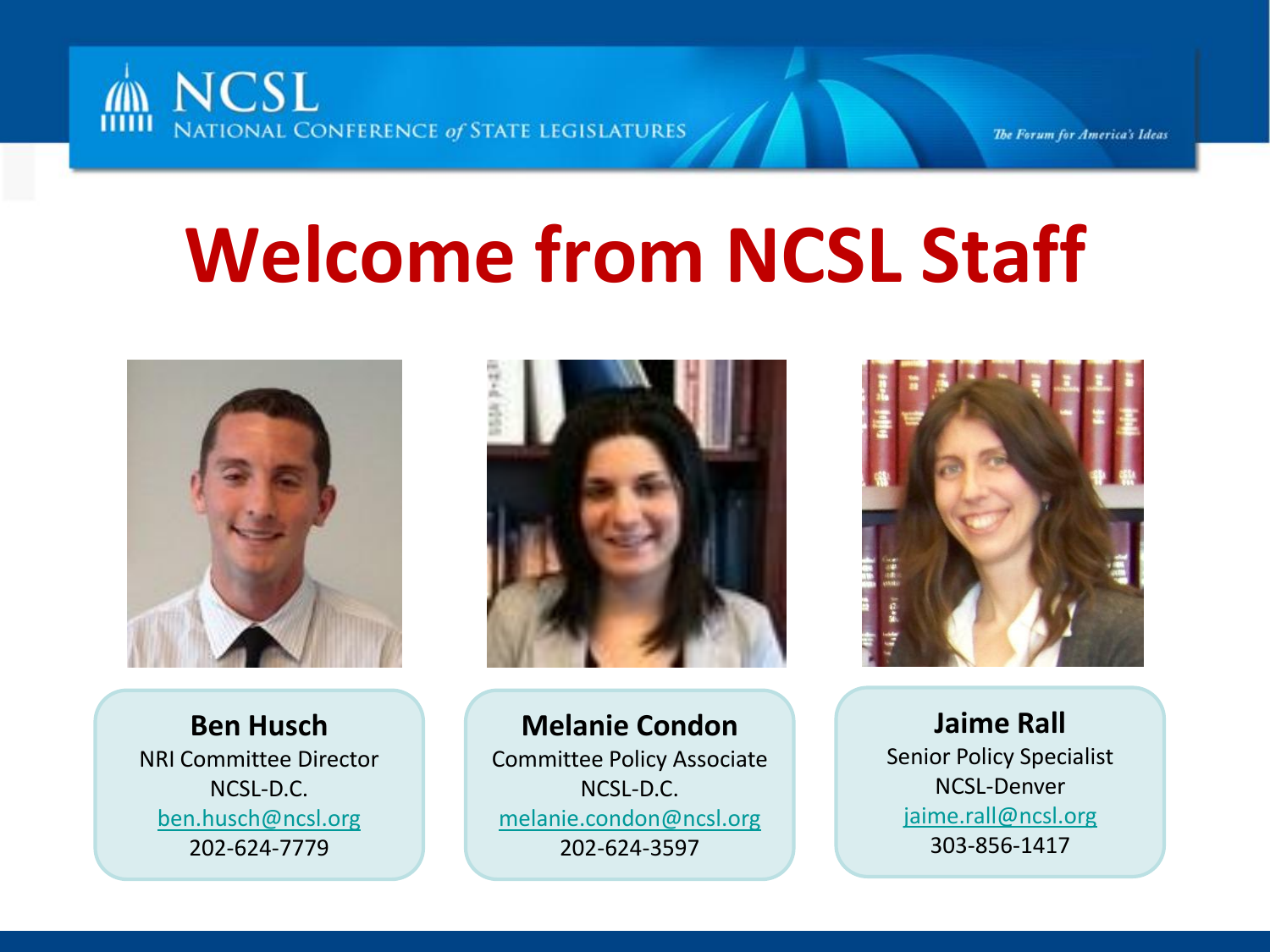

### **Agenda**

- **About NCSL**
- **Committee structure and appointments**
- **Committee activities**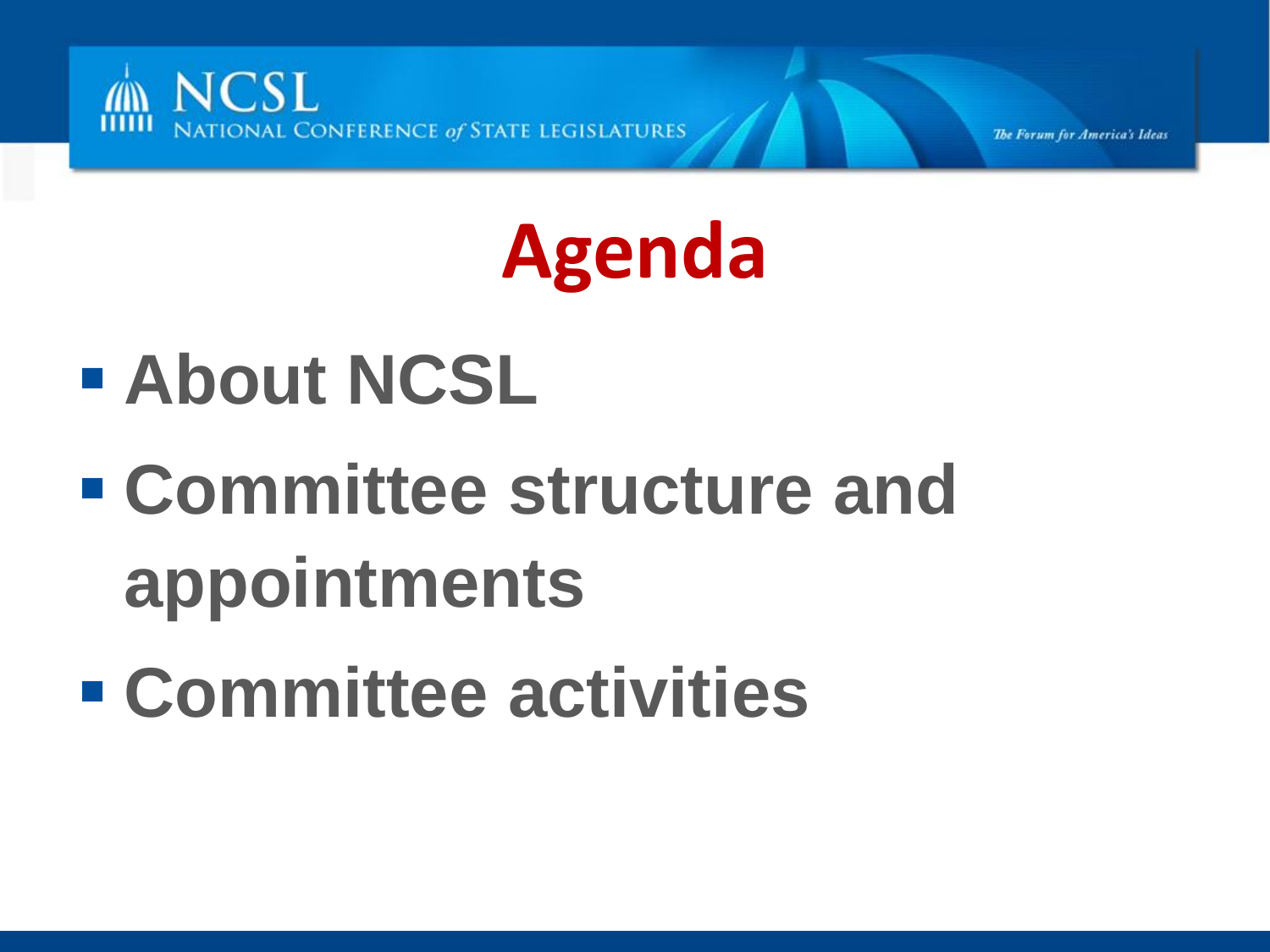

## **Who is NCSL?**

- Bipartisan organization
- Serves the 7,383 legislators and 20,000+ legislative staff of the nation's 50 states, its commonwealths and territories
- **Activities:** 
	- ▶ Informational services and technical assistance
	- ▶ Opportunities for policymakers to exchange ideas
	- **Lobbying at the federal level for states' interests**
- **NCSL is your organization!**

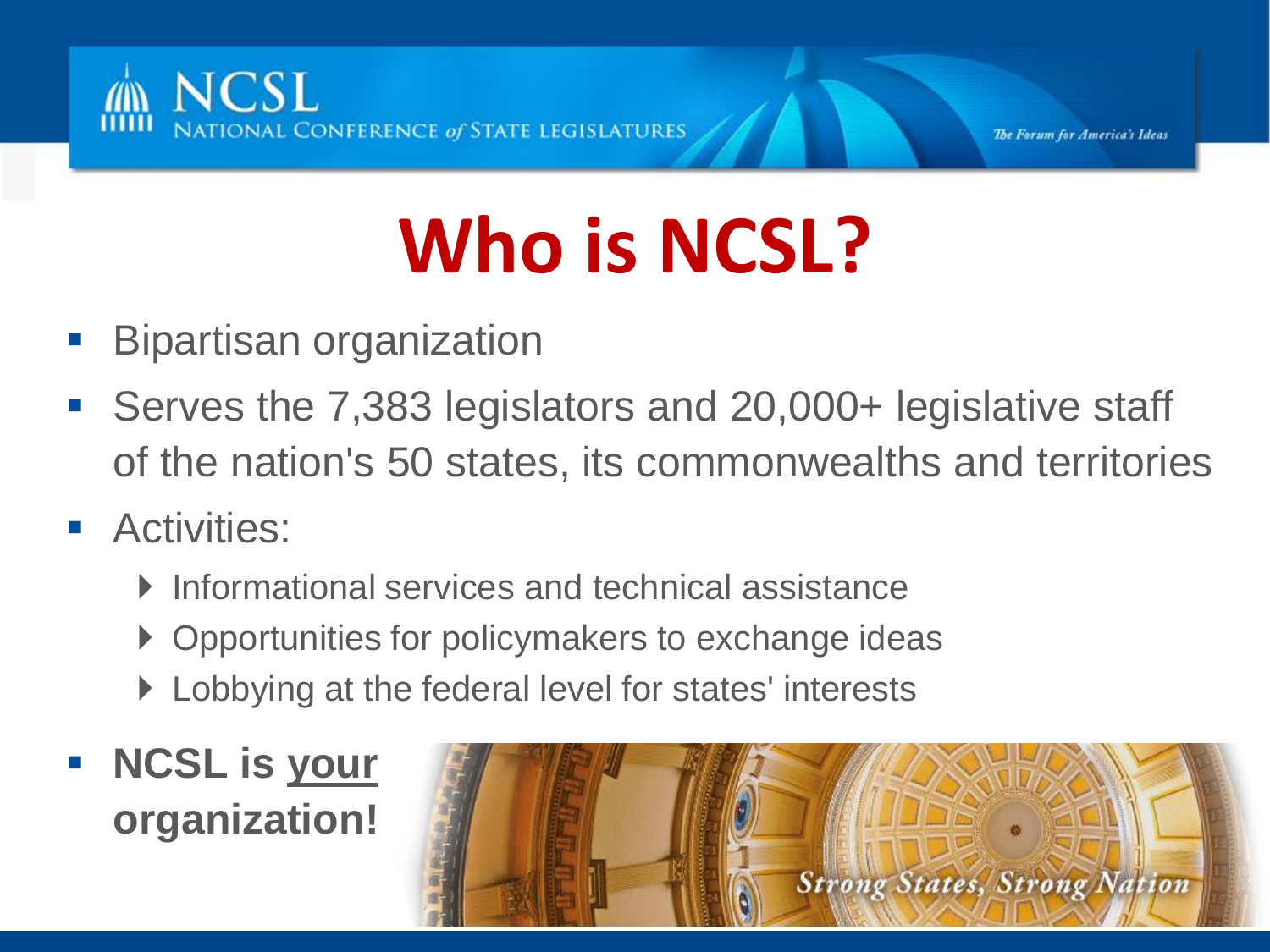

### **What are NCSL's Standing Committees?**

- Main mechanism for serving NCSL members
- Composed of legislators and staff from across the states
- Deal with both state and state-federal issues

| <b>Budgets and</b><br>Revenue        | Communications,<br><b>Financial Services</b><br>and Interstate<br>Commerce | Education                           | Health and<br><b>Human Services</b>                             |
|--------------------------------------|----------------------------------------------------------------------------|-------------------------------------|-----------------------------------------------------------------|
| Labor and<br>Economic<br>Development | <b>Law and Criminal</b><br><b>Justice</b>                                  | Legislative<br><b>Effectiveness</b> | <b>Natural</b><br><b>Resources and</b><br><b>Infrastructure</b> |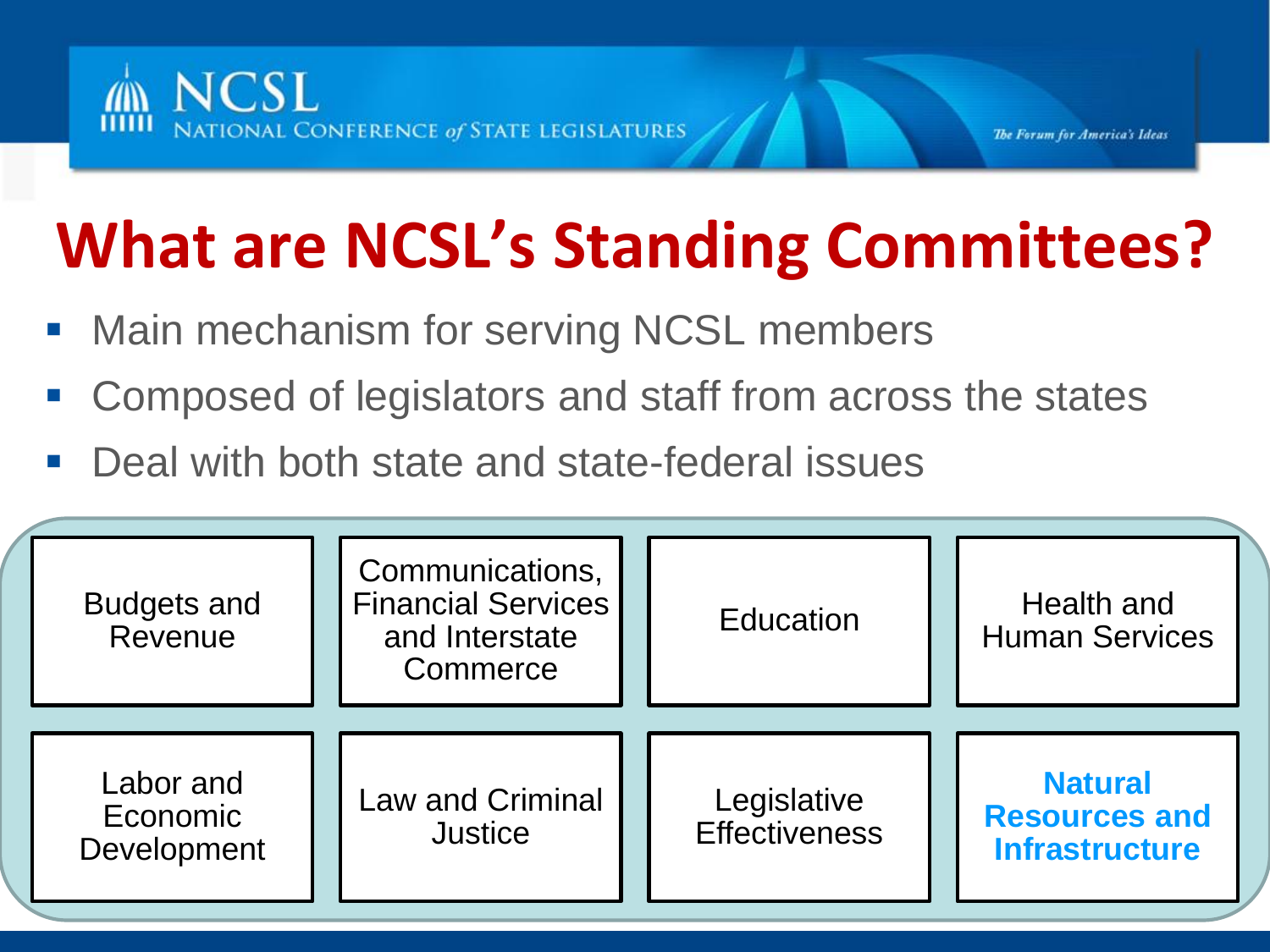

### **What Issues Does NRI Cover?**

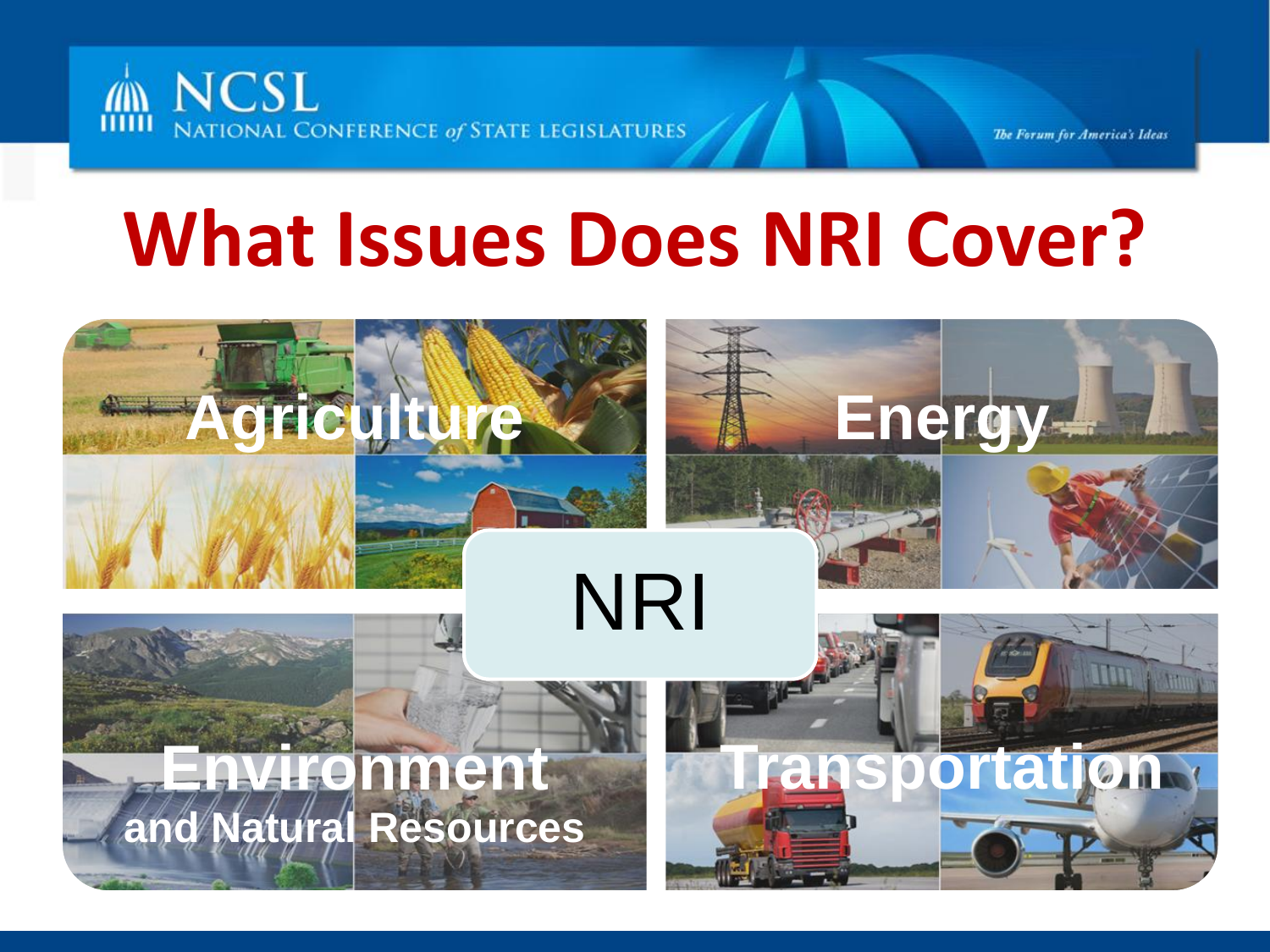### **How Are Members Appointed?**

- Appointed by presiding officers and staff directors
- **Example 1** Legislators are appointed for two-year terms consistent with the biennium (2013 – 2014)
- **Example 1** Legislative staff serve at staff directors' discretion
- No limit to how long you can serve
- As of Oct. 15, 2013, NRI had **870 members** from across the states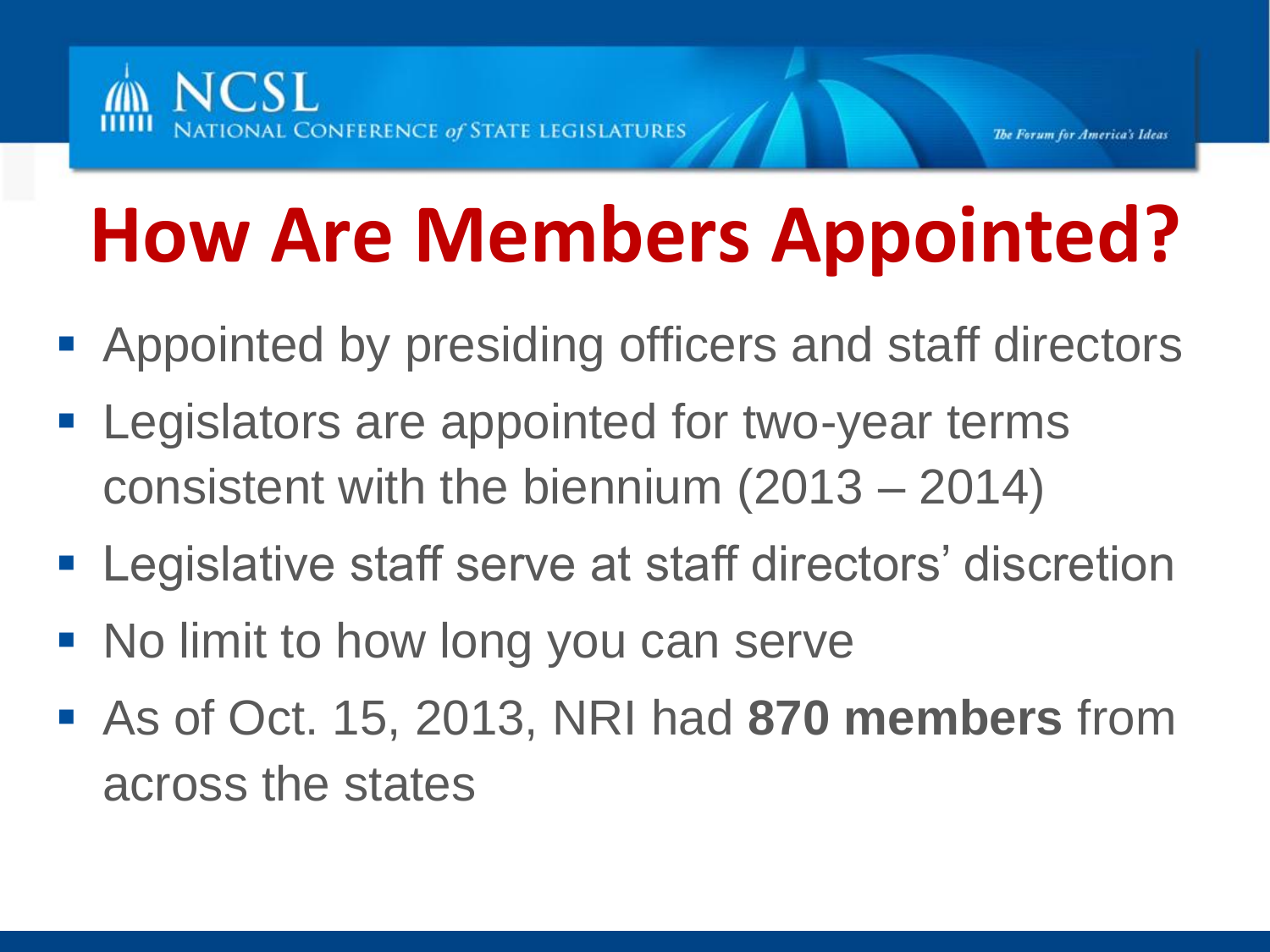

### **How Are Officers Appointed?**

- Chosen by NCSL's President, President-Elect and Staff Chair
- **Legislator co-chairs and vice chairs serve two-year** terms and are balanced by party
- **Staff co-chairs and vice chairs serve one-year terms**
- Committees typically have two legislator co-chairs, but NRI has four because it arose from the 2013 merger of two committees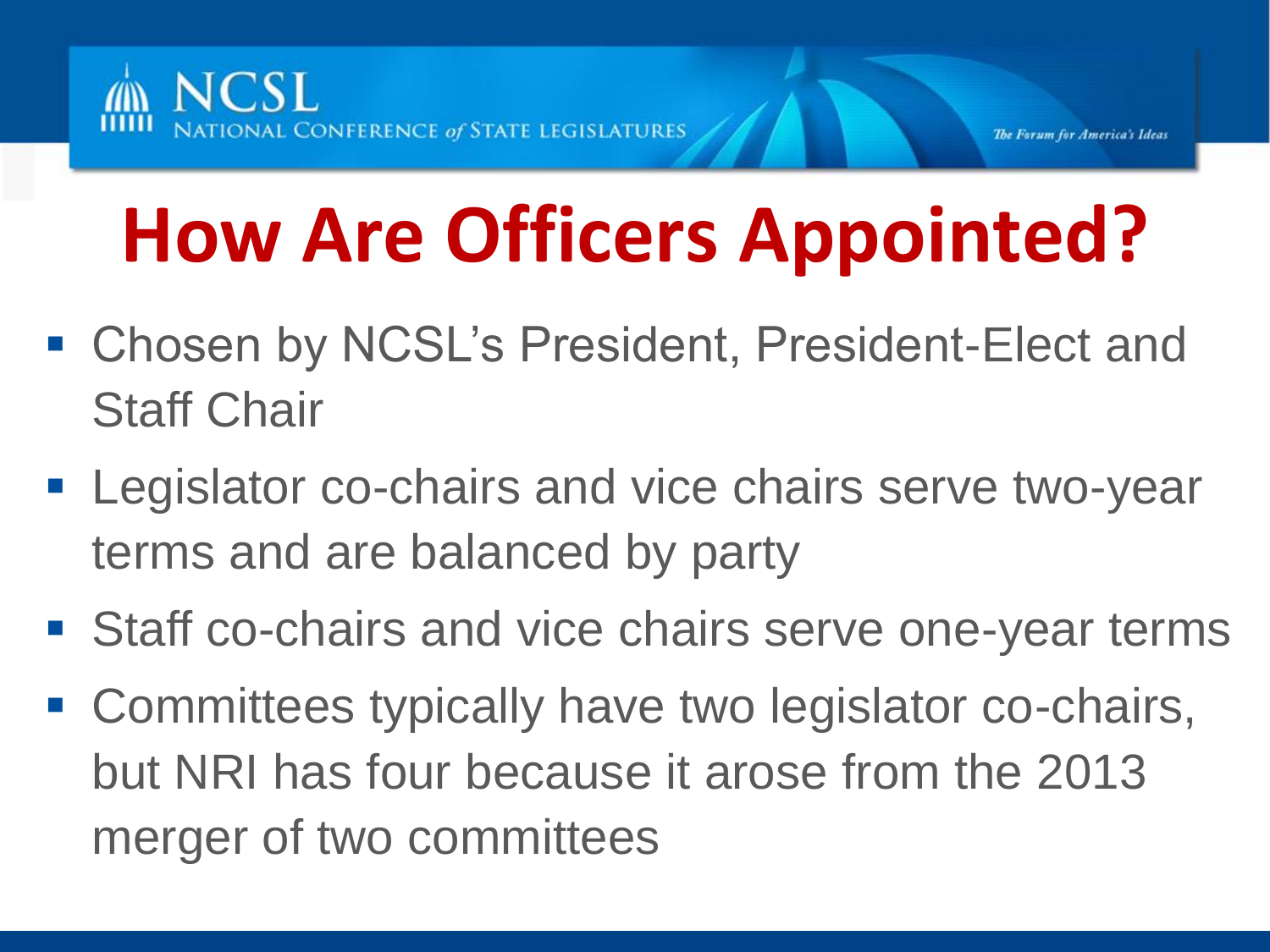

### **Who are NRI's Officers?**

#### **Co-Chairs:**

Rep. Jim Gooch, Kentucky Rep. John McCoy, Washington Sen. Ross Tolleson, Georgia Sen. John Watkins, Virginia

#### **Vice Chairs:**

Sen. Mark Allen, Oklahoma Asm. Kevin Cahill, New York Rep. John Davis, Oregon Sen. Steve Farley, Arizona

#### **Vice Chairs:**

Sen. Jennie Forehand, Maryland Sen. Gail Griffin, Arizona Rep. Greg Leding, Arkansas Sen. Virginia Lyons, Vermont Rep. Chuck McGrady, North Carolina Sen. Edward Meyer, Connecticut Sen. Mac Middleton, Maryland Rep. Ed Orcutt, Washington Sen. Marc Pacheco, Massachusetts Sen. Gail Schwartz, Colorado Rep. Sue Wallis, Wyoming Sen. Cam Ward, Alabama Rep. Peggy Wilson, Alaska

#### **Staff Co-Chairs:**

Linda Hay, Alaska Jennifer Jones, Texas

#### **Staff Vice Chairs:**

David Beaujon, Colorado Jessica Peters, California John Snyder, Kentucky Hope Stockwell, Montana *Appointments Underway*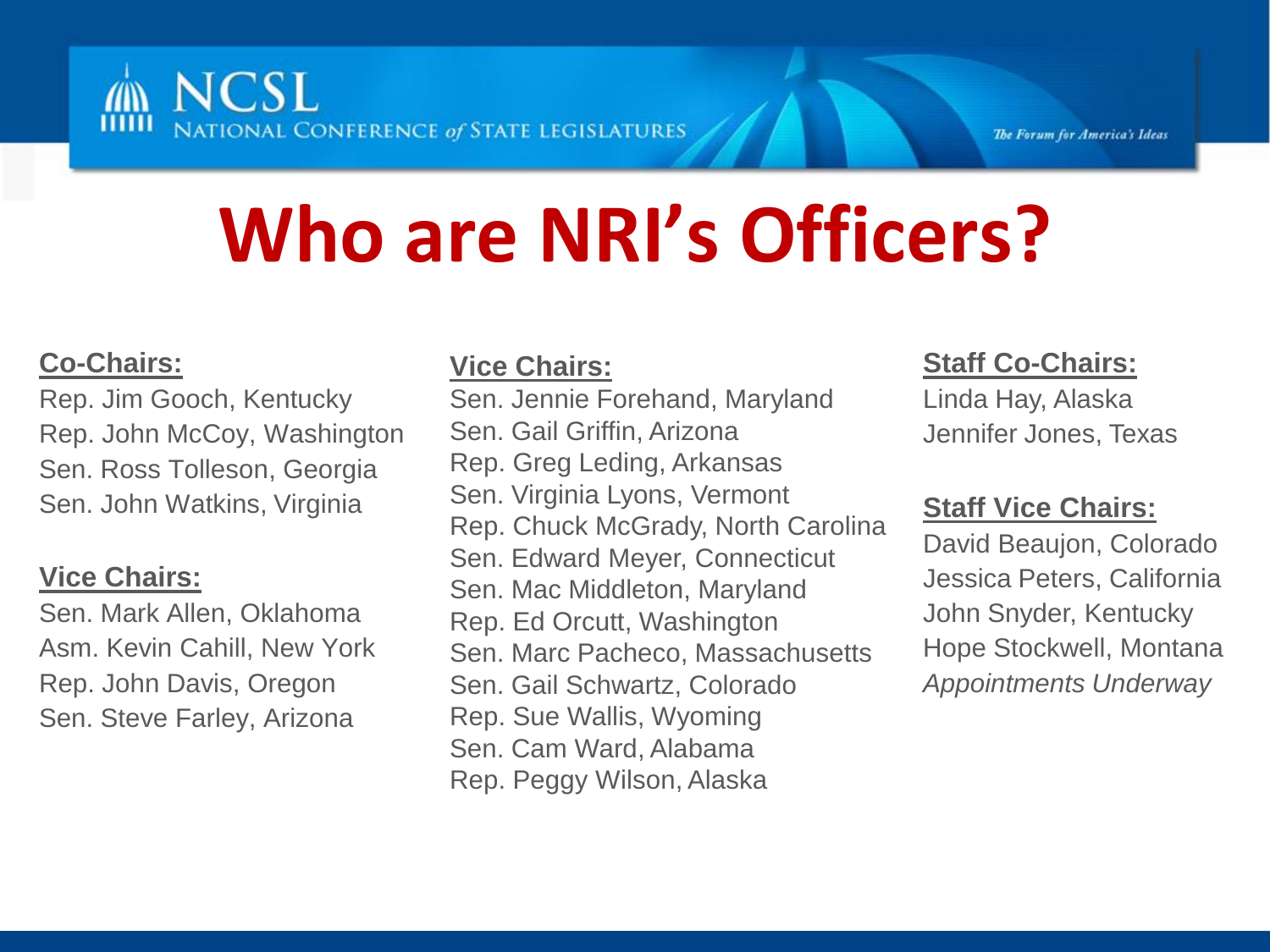

### **Any Questions at This Point?**

- **Feel free to ask any questions about what the committee** *is***…**
- **We'll get to what the committee**  *does* **in just a moment!**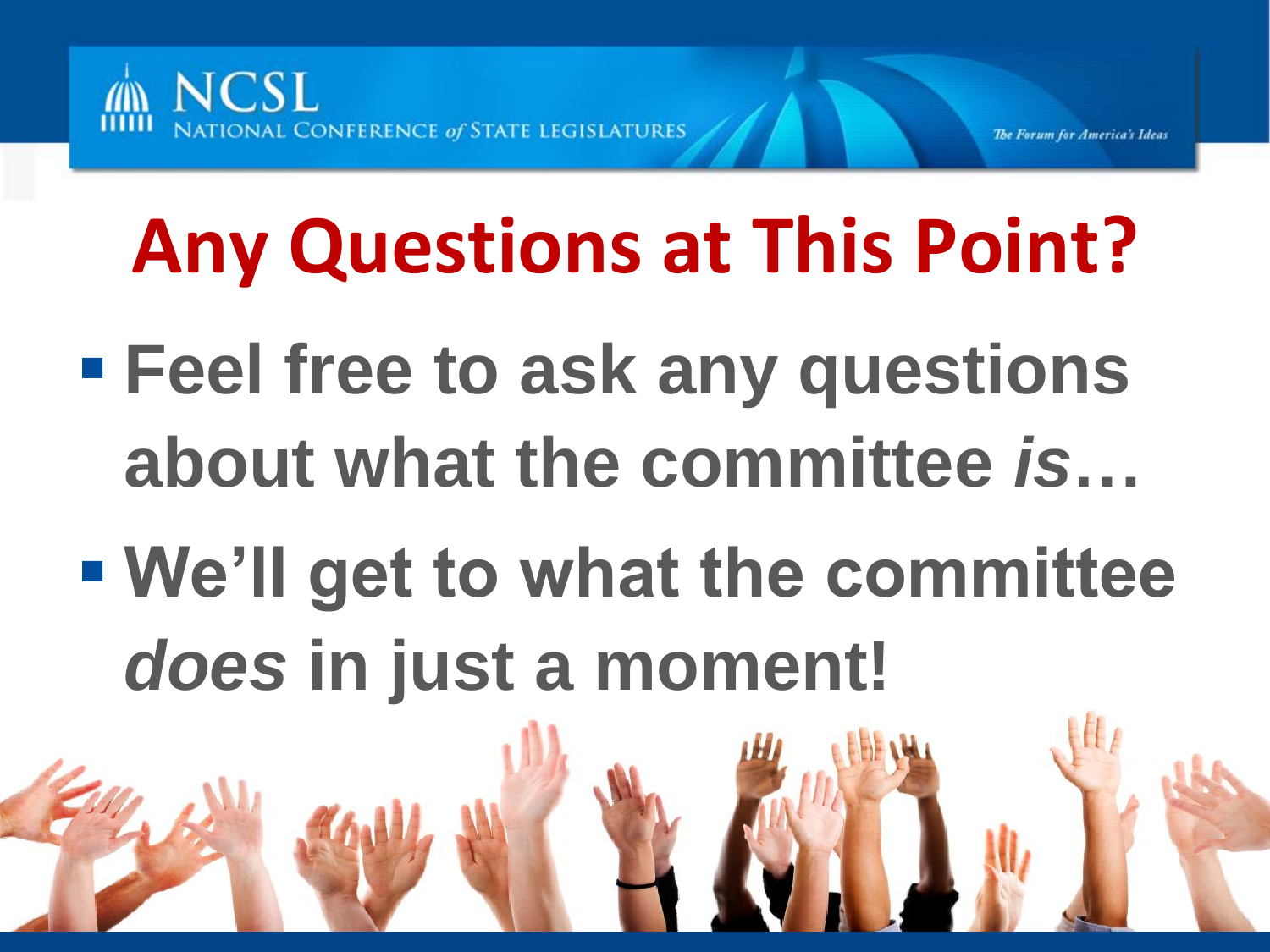### **NCSL** NATIONAL CONFERENCE of STATE LEGISLATURES

### **What Does the Committee Do?**

### **State Policy Issues**

- Discuss state issues
- Provide input and oversight for NCSL state policy information activities
- Committees do *not* recommend policy to the legislatures on issues internal to the states
- Work with NCSL-Denver

### **State-Federal Advocacy**

- Discuss state-federal issues
- Develop state-federal policies to guide NCSL's lobbying efforts in Washington, D.C.
- Represent NCSL positions before Congressional committees or federal agencies
- Work with NCSL-D.C.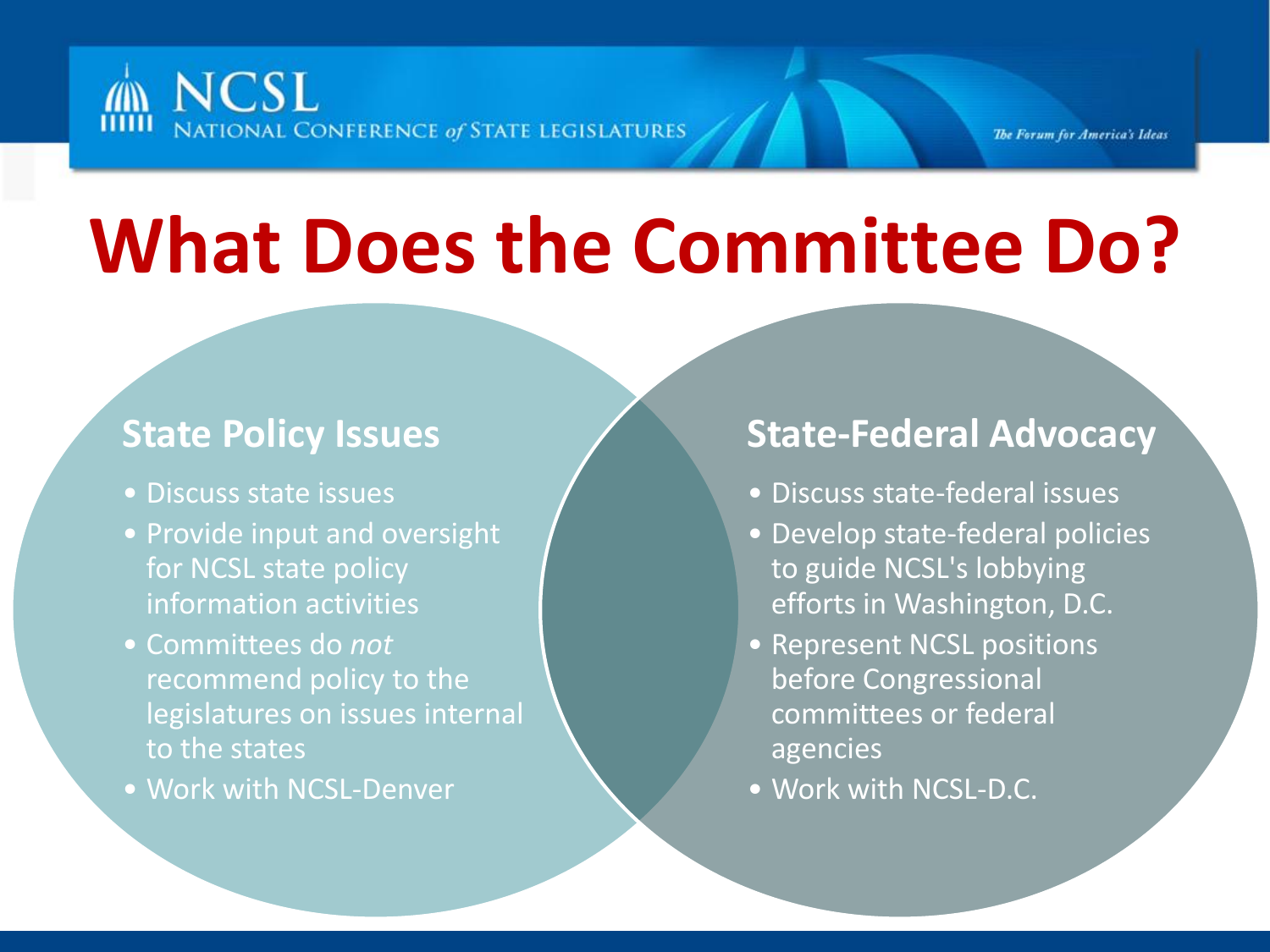

## **NCSL Policy Directives and Resolutions**

- **Guide NCSL's state-federal lobbying efforts**
- Two types of policies:
	- ▶ Policy Directives: Broad policy statements, do not expire
	- **Policy Resolutions:** Focused on timely action, expire after 1 year
- **New policies must be submitted 30 days before next** business meeting
- **As of Aug. 2013, 19 Policy Directives and 4 Policy** Resolutions are under the jurisdiction of the NRI Committee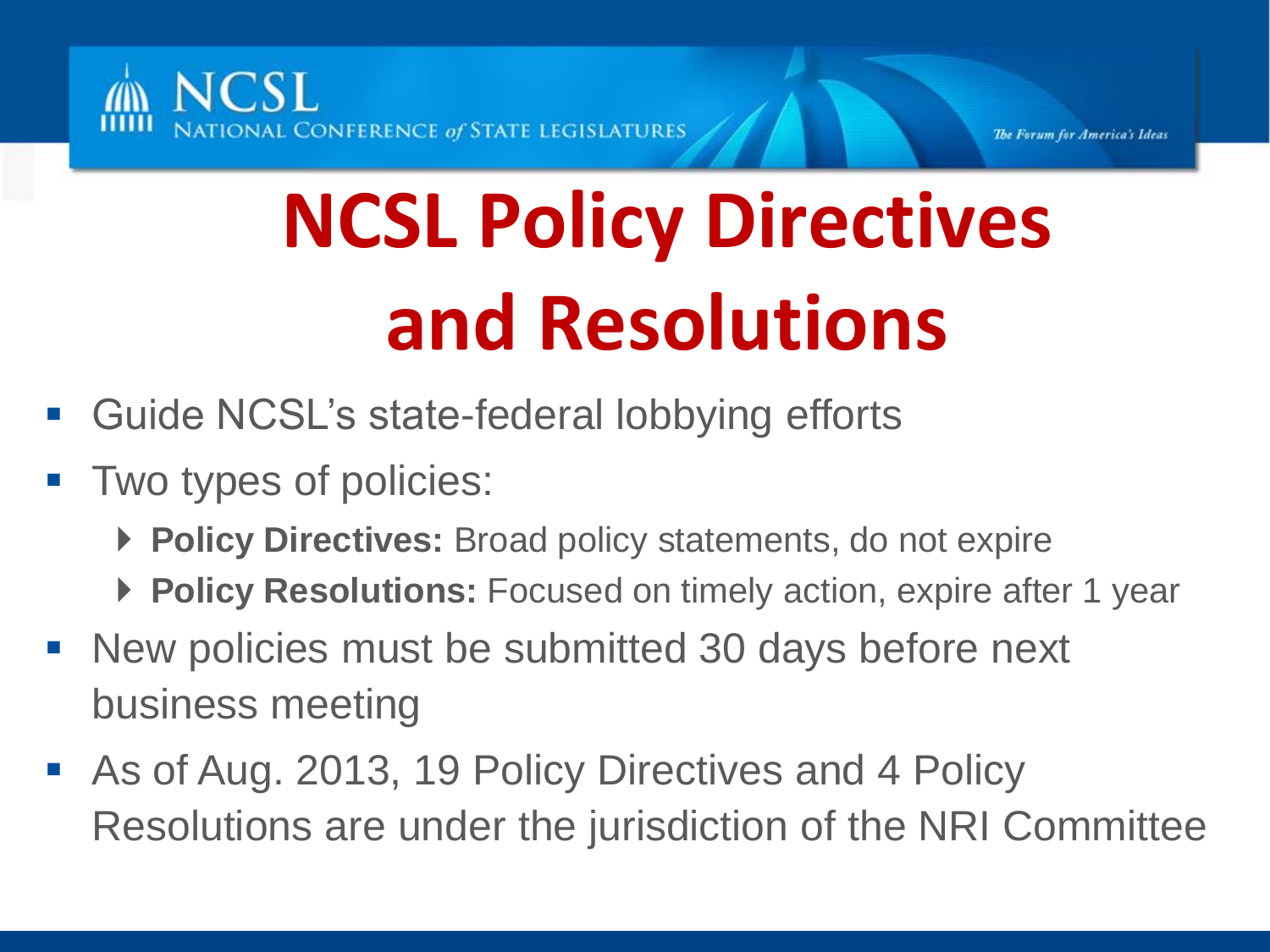

### **Do Legislator and Staff Members Have Different Roles?**

- **Example 1** Legislative staff participate in all activities of the standing committee, except…
- **Only legislators** vote on policies
- Staff roles on the committee may echo role in state (providing data and information or other expert insight)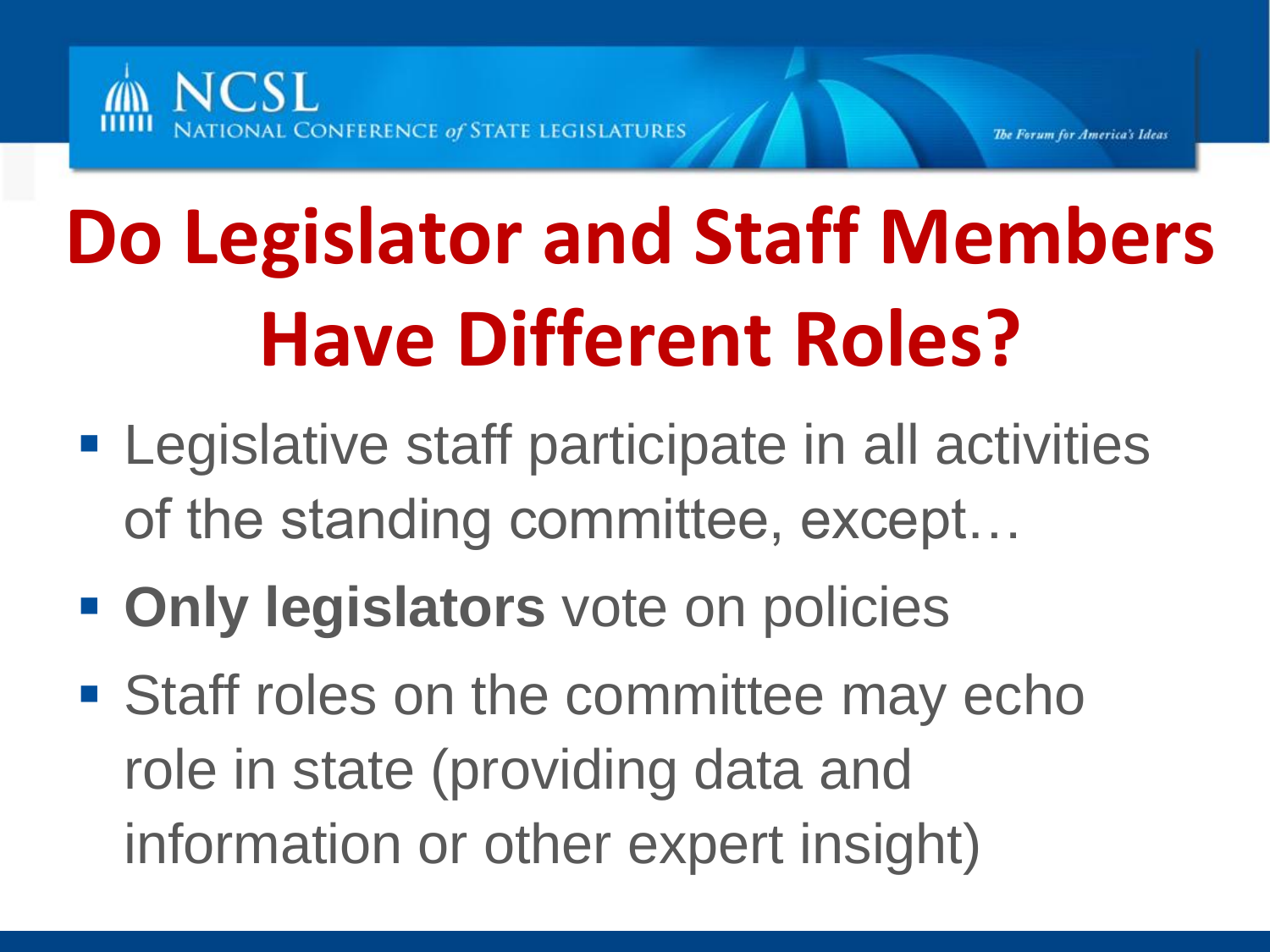

### **Task Forces and Working Groups**







- **Task Forces and Working Groups** complement the standing committees
- **Typically created for a limited period of** time to focus on a specific issue
- **Those related to NRI's jurisdiction are:** 
	- ▶ Agriculture Task Force
	- ▶ Energy Supply Task Force
	- ▶ Indian Country Energy and Infrastructure Working Group
	- ▶ Nuclear Legislative Working Group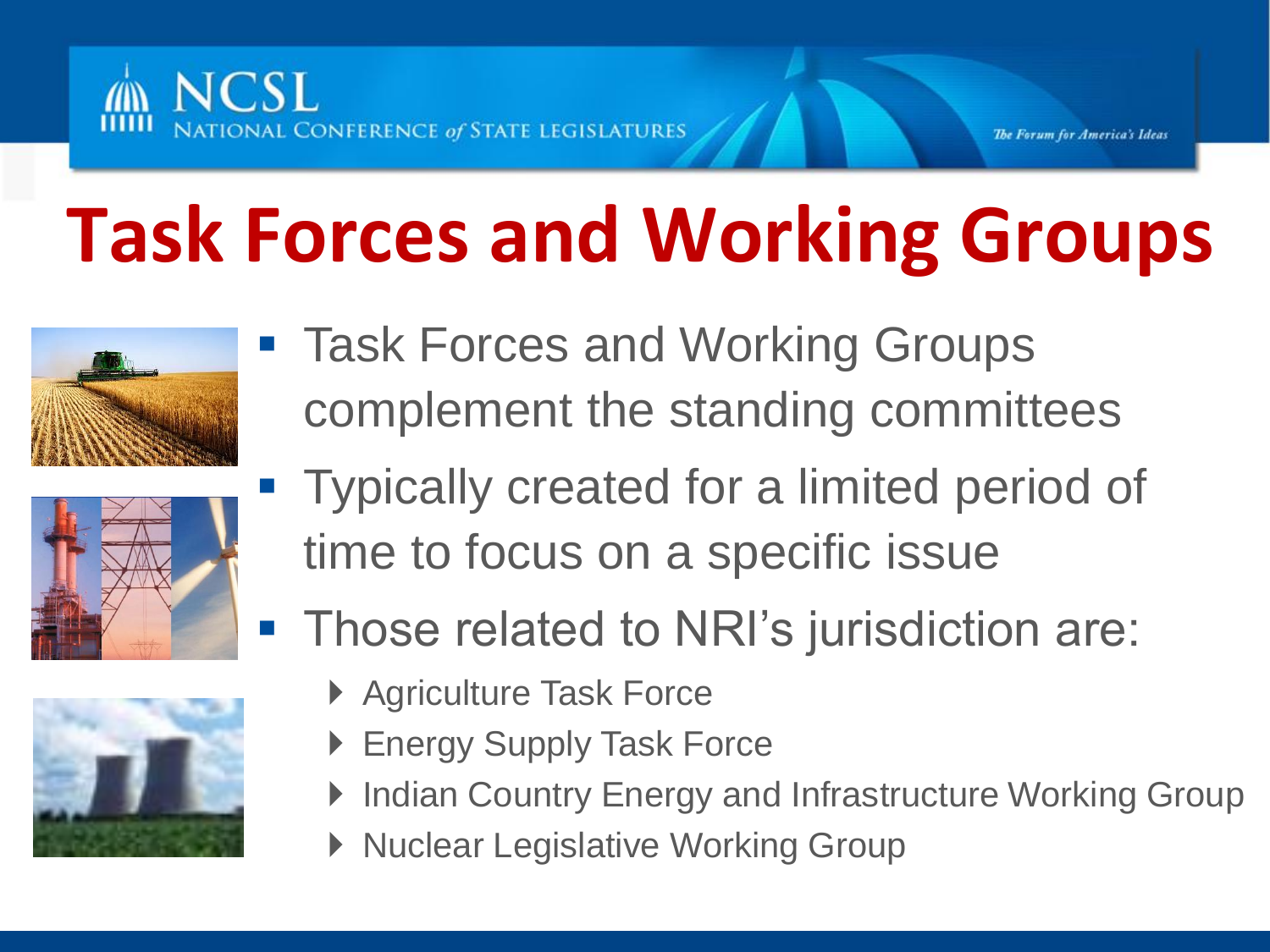

## **Upcoming Activities**

- NCSL Committees convene twice per year in conjunction with NCSL's main national meetings
	- **Fall Forum** (Dec. 4 6, 2013, Washington, D.C.)
	- **Legislative Summit** (Aug. 19 22, 2014, Minneapolis, Minn.)
- Conference calls between meetings
- Additional meetings of Task Forces and Working Groups
- **Webinars**

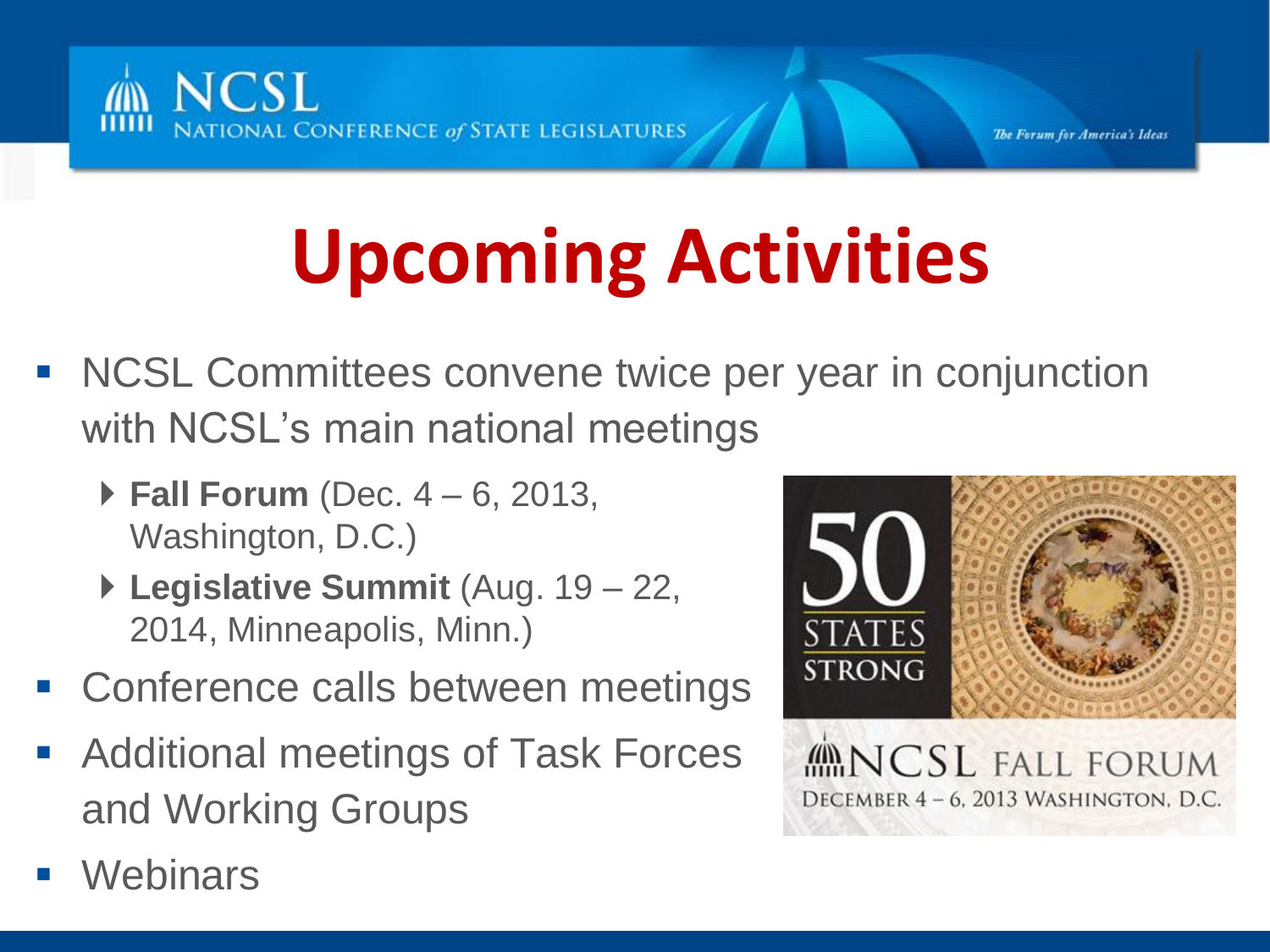

### **Online Resources: State-Federal**

- **NRI Committee homepage** (links to policies, newsletters, meeting resources and NCSL representation of states' interests to Congress) [www.ncsl.org/default.aspx?tabid=278](http://www.ncsl.org/default.aspx?tabid=278)
- **Committee roster:** [www.ncsl.org/default.aspx?tabid=16728](http://www.ncsl.org/default.aspx?tabid=16728)
- **Info alerts and archives:** [www.ncsl.org/default.aspx?tabid=25672](http://www.ncsl.org/default.aspx?tabid=25672)

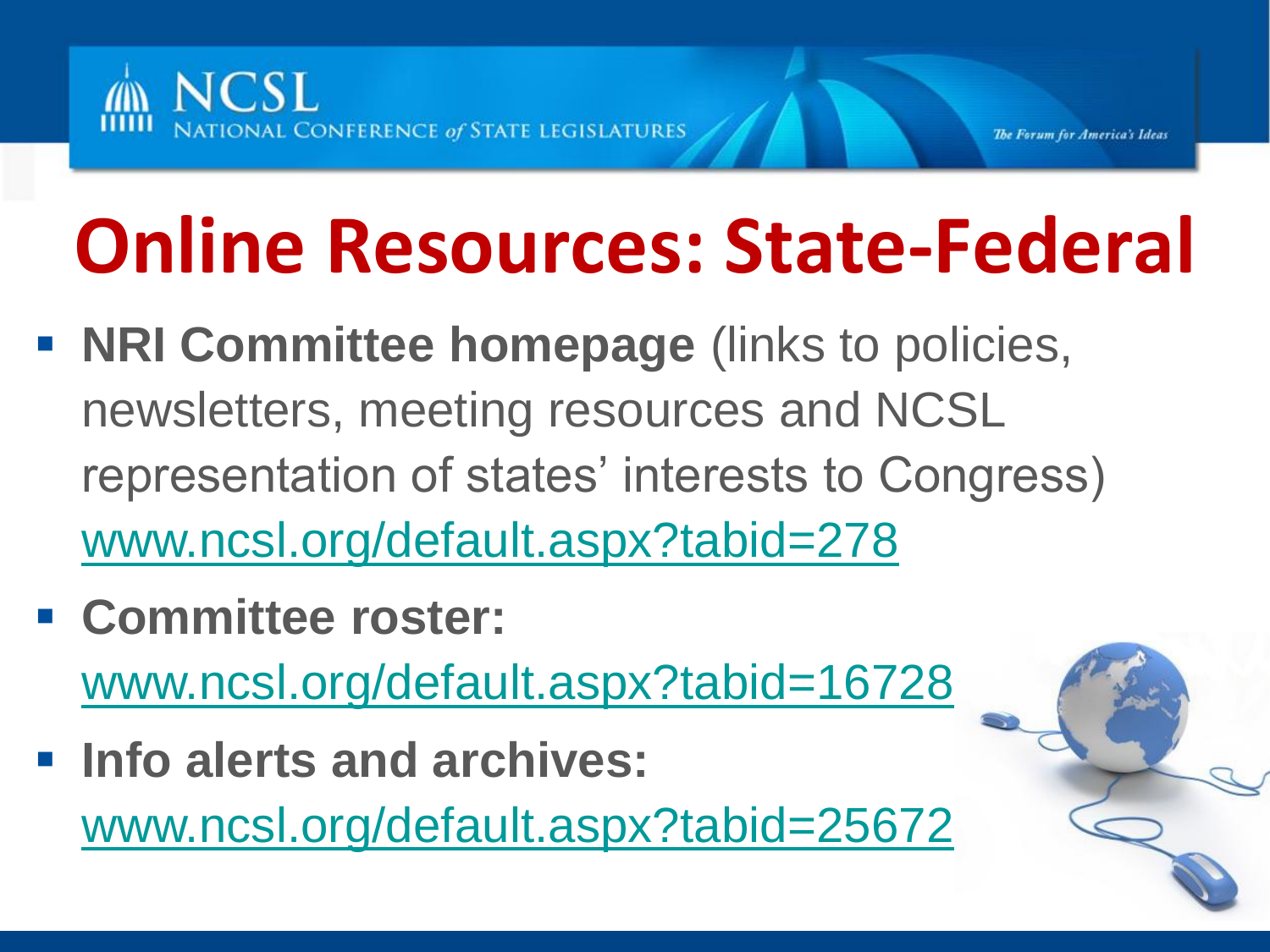

### **Online Resources: State Policy**

- **Agriculture and rural development:**  [www.ncsl.org/default.aspx?tabid=291](http://www.ncsl.org/default.aspx?tabid=291)
- **Energy:** [www.ncsl.org/default.aspx?tabid=297](http://www.ncsl.org/default.aspx?tabid=297)
- **Environment and natural resources:**  [www.ncsl.org/default.aspx?tabid=298](http://www.ncsl.org/default.aspx?tabid=298)
- **Figure 1 Transportation:** [www.ncsl.org/default.aspx?tabid=304](http://www.ncsl.org/default.aspx?tabid=304)